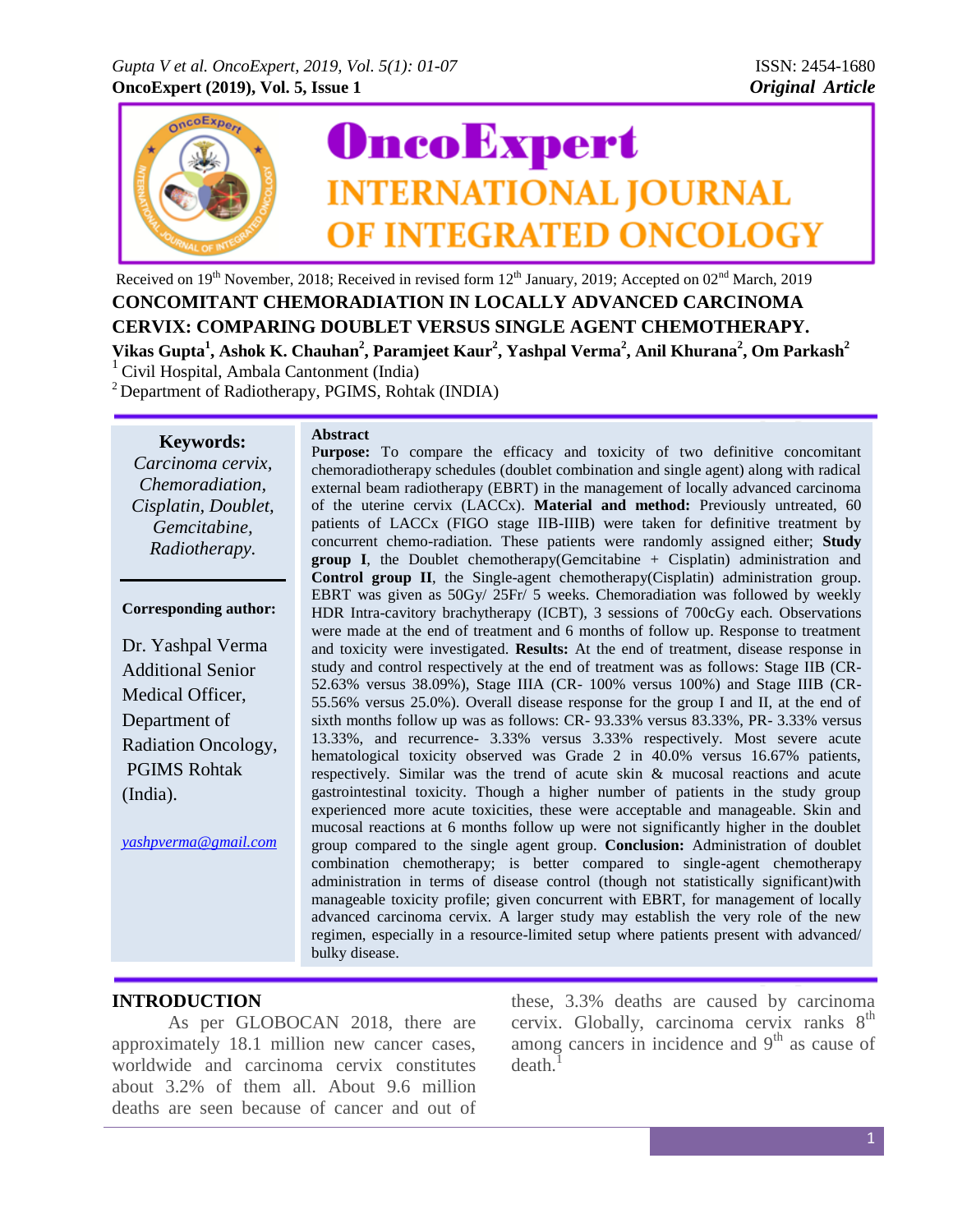Asian cancer burden accounts for nearly half of the new cancer cases and more than half of the cancer deaths.

Current estimates indicate that in India, every year 96,322 women are diagnosed with cervical cancer and 60,078 die from the disease. Cervical cancer ranks as the  $3<sup>rd</sup>$  frequent cancer among women in India. Matter of higher concern is that its frequent cancer among women between 15 and 44 years of age and women present for treatment in very advanced stage of the disease. Present study is an effort to address the bulk and burden of disease.

### **Material and methods**

Patients between 2014 and 2016, sixty previously untreated, patients of LACCx (stage IIB - IIIB), attending the Department of Radiotherapy, Pt. B.D. Sharma Post Graduate Institute of Medical Sciences, Rohtak (India) were taken up for definitive treatment by concurrent chemo-radiation therapy. The patients had Karnofsky performance status  $(KPS) > 70$ , hemoglobin  $>10$ gm/dl, neutrophil & platelet counts, liver function and renal function tests were within normal range. Chest X-ray and USG abdomen showed no evidence of metastasis. The study was carried out after due approval of the institution's ethics review board. Patient characteristics are shown in Table 1.

## Table 1: Patient characteristics

| <b>Characteristics</b>  |                               | Group I                     | Group II                  |
|-------------------------|-------------------------------|-----------------------------|---------------------------|
| Age (years)             |                               |                             |                           |
|                         | $30$                          | 02(6.67%)                   | 01(3.33%)                 |
|                         | $31 - 40$<br>$41 - 50$        | 05 (16.67%)<br>$09(30.0\%)$ | 03 (10.0%)<br>13 (43.33%) |
|                         | 51-60                         | 14 (46.67%)                 | 08 (26.67%)               |
|                         | $>60$                         | 00                          | 05(16.67%)                |
| Social background       |                               |                             |                           |
|                         | Rural                         | 21 (70.0%)                  | 20 (66.67%)               |
|                         | Urban                         | 09 (30.0%)                  | 10 (33.33%)               |
| Chief complaints        |                               |                             |                           |
|                         | Bleeding per vaginum          | 21 (70.0%)                  | 24 (80.0%)                |
|                         | Discharge per vaginum         | 26 (86.67%)                 | 20 (66.67%)               |
|                         | Pain abdomen                  | 14 (46.67%)                 | 18 (60.0%)                |
|                         | Back pain                     | $01(3.33\%)$                | 02 (6.67%)                |
| Stage                   |                               |                             |                           |
|                         | II B                          | 19 (63.33%)                 | 21 (70.0%)                |
|                         | <b>III</b> A                  | 02(6.67%)                   | 01(3.33%)                 |
|                         | $\rm III$ B                   | 09 (30.0%)                  | 08 (26.67%)               |
| Histopathology          |                               |                             |                           |
|                         | Well Differentiated SCC       | 01(3.33%)                   | 00                        |
|                         | Moderately Differentiated SCC | 22 (73.33%)                 | 28 (93.33%)               |
|                         | Poorly Differentiated SCC     | 07 (23.33%)                 | 02(6.67%)                 |
| <b>Tumor Morphology</b> |                               |                             |                           |
|                         | Ulcero-proliferative          | 27 (90.0%)                  | 27 (90.0%)                |
|                         | Infiltrative                  | 03 (10.0%)                  | 03 (10.0%)                |
| <b>KPS</b>              |                               |                             |                           |
|                         | 70                            | 07(23.33%)                  | 04 (13.33%)               |
|                         | 80                            | $15(50.0\%)$                | 20 (66.67%)               |
|                         | 90                            | 08 (26.67%)                 | $06(20.0\%)$              |
|                         |                               |                             |                           |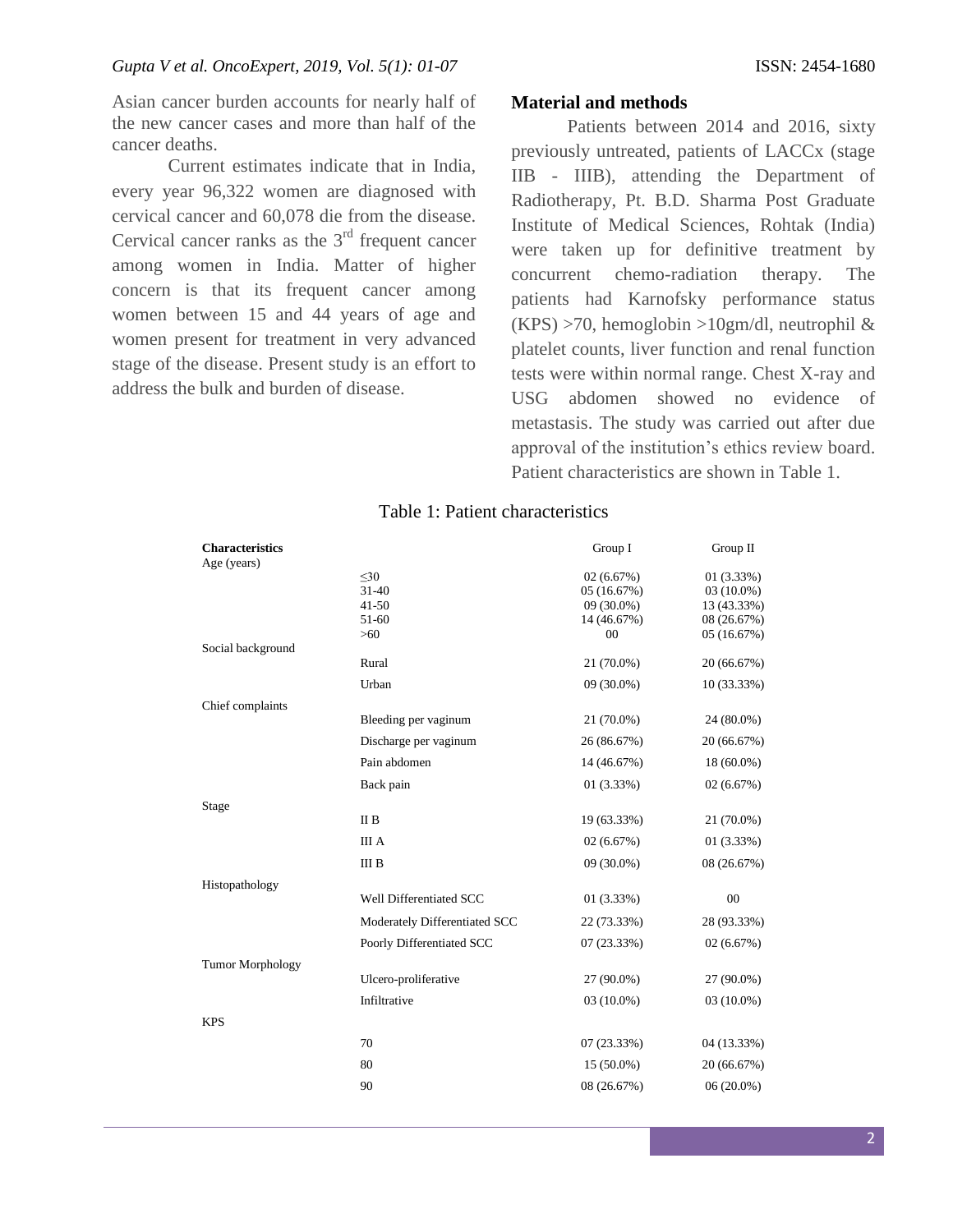# **Radiation**

All patients were planned for radical radiotherapy with Cobalt teletherapy machine. Intended radiation treatment for each patient was 50Gy in 25 fractions over 5 weeks (one daily fraction of 200cGy, 5 fractions per week). Weekly, HDR Intracavitory brachytherapy (ICBT), 3 sessions of 700cGy each was to follow EBRT.

## **Chemotherapy**

Each patient was to receive weekly concomitant chemotherapy during EBRT- either a doublet regimen using Cisplatin + Gemcitabine (Study Group/ I) or a single agent regimen using Cisplatin only (Control group/ II). Weekly dosage of Gemcitabine and Cisplatin used was  $125$ mg/m<sup>2</sup> and  $40$ mg/m<sup>2</sup> respectively. The patients were assigned group randomly (by draw of lots). Complete hemogram, liver and kidney function tests were done before every cycle of chemotherapy. Chemotherapy was withheld in cases of any grade 2 or more hematologic, hepatic or renal toxicity, till the normal values were regained after specific management.

## **Observations**

Observations were made at the end of treatment, and 6 months of follow up. Response for the purpose was determined by clinical examination. Radiological examination, fine needle aspiration cytology or biopsy was carried out in clinically suspicious cases.

# *During & at the end of the treatment*

Patients were monitored weekly for disease response and for acute hematological, skin, mucosal & gastrointestinal toxicity. Patient's weight was also recorded weekly to assess nutritional status. Acute toxicities were scored using RTOG criteria. Response & maximum toxicity was recorded at the end of treatment.

# *During & at the end of the follow up*

Patients were monitored monthly for disease response and for late skin & mucosal toxicity. Toxicity was scored using RTOG criteria. Response & maximum toxicity was recorded at the end of follow up i.e. 6 months.

## **Quality assurance**

Senior radiation oncologists in the department reviewed the records periodically and also conducted examination of the patients at random to verify findings of response & toxicity.

## **Statistical analysis**

This was a randomized trial with 1:1 allocation by draw of lots. Frequency tables with counts and percentages were used to describe pre-treatment and treatment characteristics for each group. The categorical clinical characteristics between the two treatments were compared. For continuous variables, mean and/ or median values were compared between the groups. Endpoints included disease response and acute & late toxicities. Subgroup analysis was carried out on various prognostic variables. Data were analyzed using SPSS v20.0 software. The pvalue of ≤0.05 was considered as statistically significant.

## **RESULTS**

## *At the end of treatment*

Stage-wise disease response in study and control groups respectively is shown in Figure 1.

#### Tumor Response at the end of treatment



|                         | $\sim$ $\sim$ $\sim$ $\sim$ |     | $\mathcal{L}$ | CITTING CO |
|-------------------------|-----------------------------|-----|---------------|------------|
| Group $I(n=30)$         | 52.63                       | 100 | 55.56         | 56.67      |
| Group II $(n=30)$ 38.09 |                             | 100 |               | 36.67      |

### **Figure 1** Stage-wise disease response at the End of Treatment

Complete response (CR) was- 52.63% versus 38.09% for stage IIB, 100% for stage IIIA in each group and 55.56% versus 25% for stage IIIB respectively. For all stages, CR was 56.67% versus 36.67% in group I and II respectively. Tumor response was not significantly different in the two groups with respect to age distribution, rural/ urban distribution, histopathological distribution,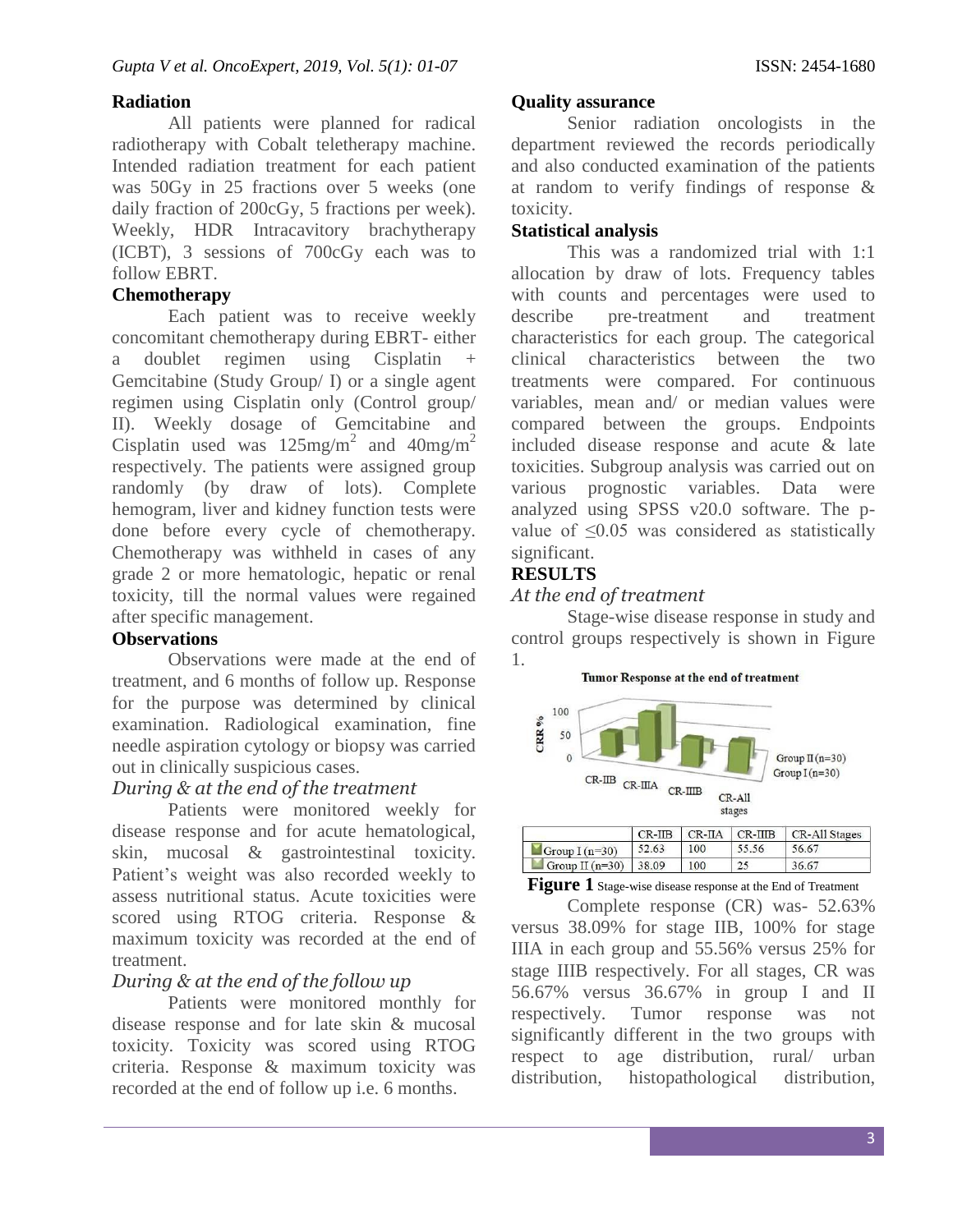stage-wise distribution and treatment interruption.

Hematological toxicity (WHO criteria) observed in study group and control group respectively at the end of treatment was as follows: Anemia- Grade 0 in 1 (3.33%) versus 13 (43.33%), Grade I in 17 (56.67%) versus 12 (40%), Grade II in 12 (40%) versus 5 (16.67%); TLC toxicity- Grade 0 in 10 (33.33%) versus 25 (83.33%), Grade I in 11 (36.67%) versus 4 (13.33%), Grade II in 6 (20%) versus 1 (3.33%). A difference in hematological toxicities was statistically significant between the two groups  $(p < 0.05)$ .

The worst acute skin reactions observed during treatment and by the end of treatment in Group I and II respectively were: Grade I in 14 (46.67%) versus 16 (53.33%), Grade II in 10 (33.33%) versus 8 (26.67%), Grade III in 6 (20%) in Group I only. A difference in Grade III skin toxicity was statistically significant ( $p <$ 0.05). The worst acute mucosal reactions observed in Group I and II respectively were: Grade I in 15 (50%) versus 17 (56.67%), Grade II in 11 (36.67%) versus 2 (6.67%), Grade III in 3 (10%) in group I only. A difference in Grade II mucosal toxicity was statistically significant between two groups  $(p<0.05)$ .

Upper Gastrointestinal toxicity observed in the study and control group was as follows: Grade 0 in 10 (33.33%) versus 18 (60%), Grade I in 11 (36.67%) versus 9 (30%), Grade II in 6 (20%) versus 3 (10%), Grade III in 3 (10%) in group I only. Lower gastrointestinal toxicity observed in study and control group was as follows: Grade I in  $6$  (20%) versus 9 (30%), Grade II in 4 (13.33%) versus 2 (6.67%), Grade III in 2 (6.67%) in group I only. A difference in upper and lower gastrointestinal toxicity was not statistically significant.

No significant weight loss was observed in both groups.

Treatment interruptions, for more than a week, due to acute toxicities were observed in 5 (16.67%) versus 3 (10%) patients in study and control group, respectively.

### **At the end of follow up**

Stage-wise disease response in study and control groups respectively is shown in Figure 2.

Tumor Response (%) at the end of Follow up



**Figure 2** Stage wise disease responses at the End of Follow up

Complete response at the end of 6 months was seen in 93.33% and 83.33% of the patients in group I and group II respectively while the partial response was seen in 3.33% and 13.33% patients in group I and group II respectively. Recurrence occurred in one patient (3.33%) in each group at the sixth month.

Earliest recurrence was noted in 6th follow up in both groups I and II respectively.

Late radiation toxicity in the study and the control group respectively was as follows: Cutaneous toxicity- Grade 0 in 10 (33.33%) versus 21 (70%), Grade I in 17 (56.67%) versus 7 (23.33%), Grade II in 3(10%) versus 2(6.67%); Subcutaneous toxicity- Grade 0 in 10 (33.33%) versus 19 (63.33%), Grade I in 17 (56.67%) versus 9 (30%), Grade II in 3 (10%) versus 2 (6.67%); Mucosal toxicity- Grade 0 in 23 (76.67%) versus 26 (86.67%), Grade I in 7 (23.33%) versus 4 (13.33%).

## **Attempt for salvage therapy**

In patients with residual disease, recurrence, or progression of the disease, salvage surgery, chemotherapy or palliative treatment was offered, depending on the patient's condition, disease status, symptoms and prior treatment received.

## **DISCUSSION**

This study intends to address the oncological burden of disease in females that is cervical carcinoma especially in the patients with the bulky (locally advanced) disease. This is an effort to compare potentially better doublet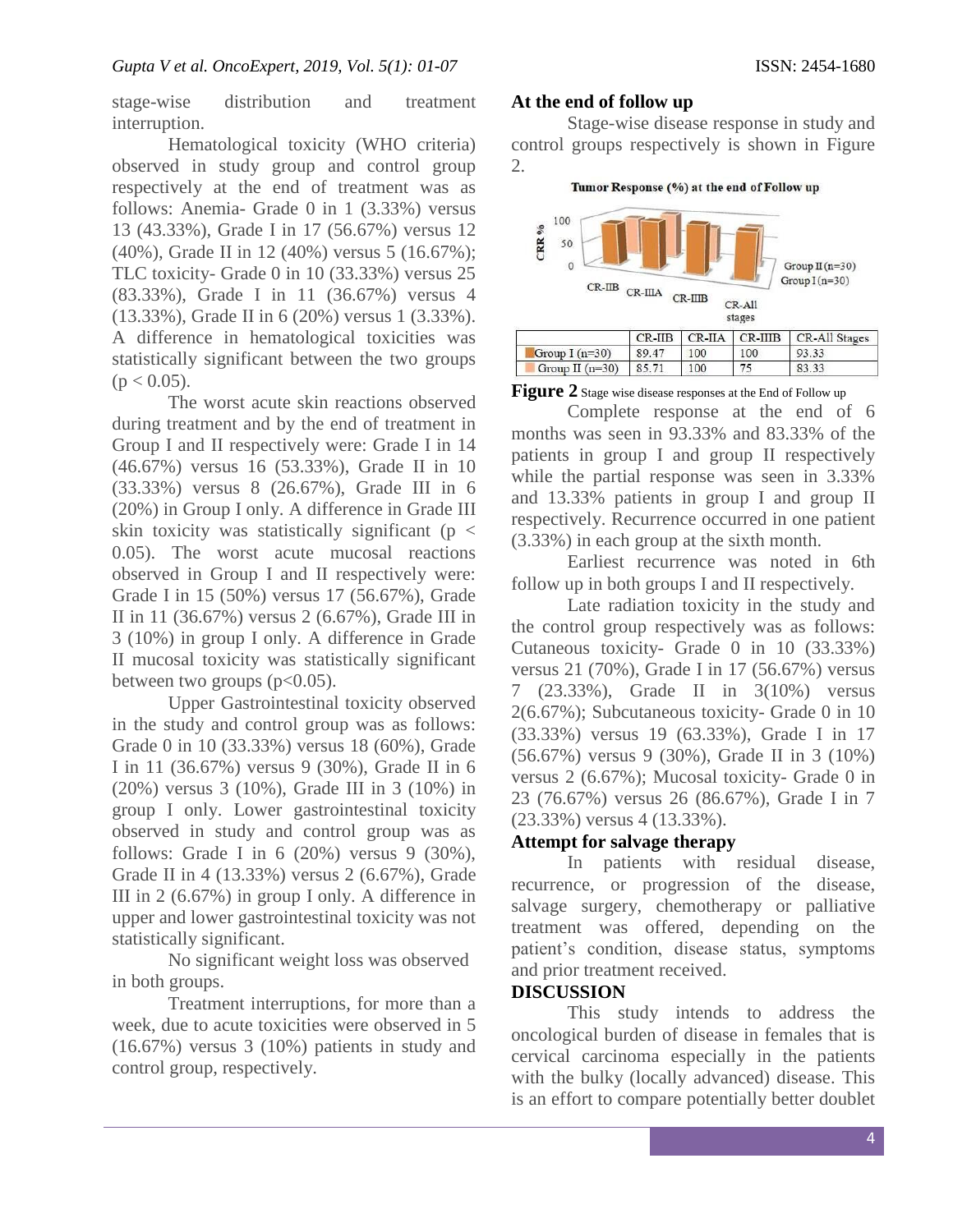concurrent chemotherapy regimen with the standard single agent Cisplatin concurrent chemotherapy regimen, for the management of locally advanced squamous cell carcinoma of uterine cervix.

The risk of carcinoma cervix has significantly increased with increasing age. There is a 2.5 fold increase in risk among women aged 50-59 years compared to those aged 30-39. The risk of cervical cancer is inversely associated with increasing educational  $levels<sup>2</sup>$ 

A global estimate by the year 2030 is the rise of new cancer patients to 20-26 million and deaths due to cancer between 13-17 million.<sup>3</sup>

In Haryana, cancer cervix accounts for 14.3% of all female malignancies. Cervical cancer accounted for 10.4% of all cancer patients and 27% of all female cancer patients seen in Department of Radiotherapy at Pt. B.D. Sharma Post Graduate Institute of Medical Sciences, Rohtak in the year 2015.<sup>4</sup>

Most of the patients in both the Groups were above the age Group of 40, i.e. 76.67% in Group I and 86.67 % in Group II. The youngest patient was 30 years of age in group I and in group II, respectively. Age of the oldest patient in corresponding groups was 60 years and 66 years. The mean age at presentation in group I and group II was 48.7 years and 52.3 years respectively. Satija et al conducted a study which also reported that the carcinoma cervix is a disease of middle-aged women.<sup>5</sup>

Bleeding and discharge per vaginum were most frequent presenting complaints observed in 76.67% and 75.0% of the patients respectively followed by abdominal pain (53.33%) and back pain (5.0%). The difference in the pattern of presentation of clinical symptoms was not statistically significant between the two groups. These observations correspond to that reported by other workers.<sup>6</sup>

Commonest histopathological type seen was moderately differentiated squamous cell carcinoma, comprising of 83.33% of all the patients. These observations are similar to those reported by other workers.<sup>7</sup>

Cisplatin-based chemotherapy with radiotherapy is currently the standard treatment for locally advanced carcinoma of the cervix.<sup>8</sup> Cochrane meta-analysis reported that chemoradiotherapy leads to 6% improvement in 5-year survival when compared with radiotherapy alone.<sup>9</sup> Although it is well tolerated, acute and long term side effects have been seen. $10<sup>10</sup>$ 

Meta-analysis byPetrelli et al showed that for locally advanced carcinoma cervix, concurrent RT and cisplatin-based doublet chemotherapy significantly improved the OS  $(P= 0.0002)$ , PFS  $(P= 0.006)$  and loco-regional relapse  $(P= 0.008)$ , compared to RT with concurrent weekly cisplatin alone, thereby concluded that platinum-based combination therapy plus RT should be the preferred treatment over weekly cisplatin plus RT for stage IB-IVA carcinoma cervix. $^{11}$ 

Therefore to increase the effect and decrease the local failure rates various cytotoxic agents like vinorelbine, irinotecan, gemcitabine, 5-fluorouracil etc. have been tried as cisplatin doublet to obtain radio-sensitization and improve outcome. Many other studies have endorsed the combination chemotherapy usage in LACCx patients. $12-16$ 

Treatment was interrupted in six patients (20%) of group I due to severe reactions or hematological toxicities whereas in group II, treatment was interrupted in two patients (6.67%) due to non-compliance and logistic issue. These patients took more than six weeks to complete EBRT. However, radiation dose because of interruption was compensated by gap correction in either group.

Grade III acute hematological toxicity was seen only in group I (10%). Observation of statistically significant difference in hemoglobin and TLC toxicities in this study was consistent with findings of the study by Dueñas-González et al. $17$ 

Grade II acute skin reactions were seen in 33.33% and 26.67% of the patients in group I and group II, respectively. Grade III skin reactions were seen in 20% of the patients in group I in the 4rd week. None of the patients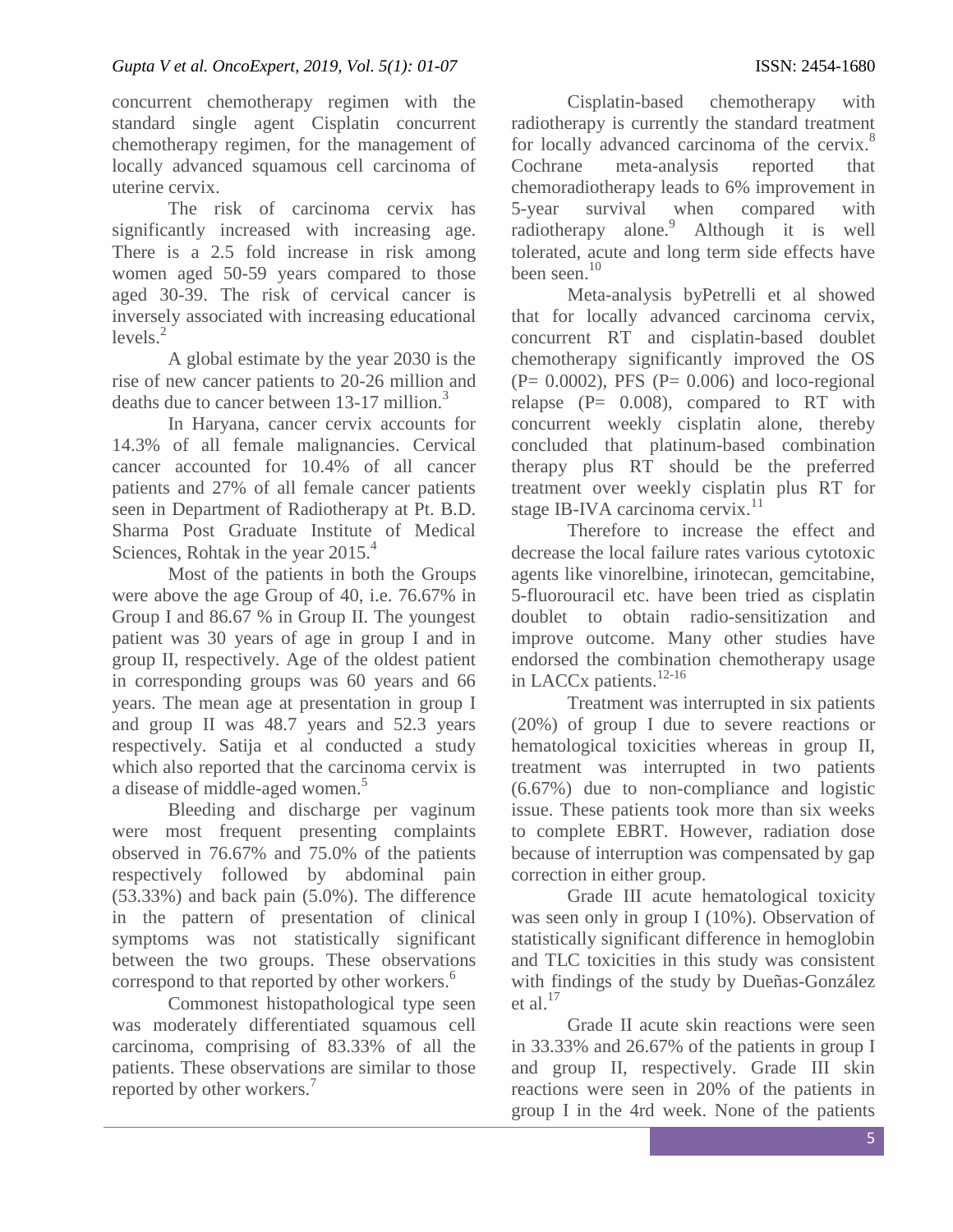developed grade IV skin reactions. The difference in the two groups was statistically significant for grade III radiation-induced skin toxicity.

Acute mucosal toxicity of grade II was seen in 23.33% of patients in group I and 43.34% in group II respectively. Acute grade III mucosal toxicity was seen only in group I (10%) in the 4th& 5th week. The difference in the two groups was statistically significant for grade II radiation induced mucosal reaction.

Grade II acute upper GI toxicity was seen in 20% and 10% of the patients in group I and II respectively. Grade III toxicity was observed in three (10%) in group I only. Though more patients in the study group had nausea and vomiting, but the difference was not statistically significant. No grade IV toxicity was observed in any of the groups. This is similar to the results observed by Duenas-Gonzalez et al  $^{13}$ and Umanzoret al.<sup>14</sup>

The response was better than the similar study of Duenas-Gonzalez et al where 55% was

## **REFERENCES**

- 1. Ferlay J, Colombet M, Soerjomataram I, et al. Global and regional estimates of the incidence and mortality for 38 cancers: GLOBOCAN 2018. Lyon: International Agency for Research on Cancer/World Health Organization; 2018.
- 2. Thulaseedharan J, Malila N, Hakama M, Esmy P, Cheriyan M, Swaminathan R, et al. Socio-demographic and reproductive risk factors for cervical cancer- a large prospective cohort study from rural India. Asian Pacific J Cancer Prev. 2012;13:2991-5.
- 3. World Health Organization. The global burden of disease. Geneva: World Health Organization; 2008.
- 4. Site wise distribution of cancer: Data for the year 2015, Retrieved February 2016 from Radiotherapy OPD Record Section, Pt. B. D. Sharma UHS, Rohtak.
- 5. Satija A. Cervical cancer in India, South Asia Centre for Chronic Disease WHO, 2009b; GLOBOCAN 2002 database, (IARC)6-26 [34].
- 6. Viswanathan A.Uterine Cervix. In: Halperin EC, Perez CA, Brady LW, editors. Principles and Practice of Radiation Oncology 6<sup>th</sup>ed. Philadelphia PA: Lippincott Williams and Wilkins; 2013. p. 1355-424.
- 7. Ellenson LH, Pirog EC. The Female Genital Tract. In: Kumar V, Abbas AK, Fausto N, Aster JC, editors. Robbins and Cotran Pathologic Basis of Disease. New York: Elsevier; 2010. p. 1005-63.
- 8. Kato S, Ohno T, Thephamongkhol K,Chansilpa Y,Cao J,

the complete response rate in the control arm and 77.5% in the study arm.13Umanzor et al showed 90% complete response with the same protocol.<sup>14</sup> In the study by Roy et al, with a median follow-up of 21 months, no evidence of disease was seen in 80% and 68%, the persistent disease was seen in 4% and 12% while metastasis was seen in 8% and 20% in group I and group II respectively with the same protocol. $^{12}$ 

Late cutaneous and mucosal toxicity was seen more in group I and II, respectively but the difference was not statistically significant. The results were similar to those observed by other authors. $18-19$ 

Taking into consideration the effectiveness and ease, this study has brought forth the relevance of conducting such a trial and has shown that existing standard of care may further be explored to get better without adding much cost, especially in patients with locally advanced disease attending infrastructure constraints set up.

Xu X, et al. Long-term follow-up results of a multiinstitutional phase II study of concurrent chemoradiation therapy for locally advanced cervical cancer in east and southeast Asia. Int J RadiatOncolBiol Phys. 2013;87(1):100-5.

- 9. Vale CL. Chemoradiotherapy for Cervical Cancer Meta-Analysis Collaboration (CCCMAC): Reducing uncertainties about the effects of chemoradiotherapy for cervical cancer: Individual patient data Meta-analysis. Cochrane Database System Revv1: CD 008285,2010.
- 10. King M, McConkey C, Latief TN. Improved survival after concurrent weekly cisplatin and radiotherapy for cervical carcinoma with assessment of acute and late side effects. J ClinOncol. 2006;18:38-45.
- 11. Petrelli F, De Stefani A, Raspagliesi F, Lorusso D, Barni S. Radiotherapy with concurrent cisplatin-based doublet or weekly cisplatin for cervical cancer: A systemic review and meta- analysis. GynecolOncol. 2014;134(1):166-71.
- 12. Roy S, Devleena, Maji T, Chaudhuri P, Lahiri D, Biswas J. Addition of gemcitabine to standard therapy in locally advanced cervical cancer. Indian J Med PaediatrOncol. 2011 Jul- Sep;32(3):13.
- 13. Dueñas-González A, ZarbáJJ, Patel F, Alcedo JC, Beslija S, Casanova L, et al. Phase III, open-label, randomized study comparing concurrent gemcitabine plus cisplatin and radiation followed by adjuvant gemcitabine and